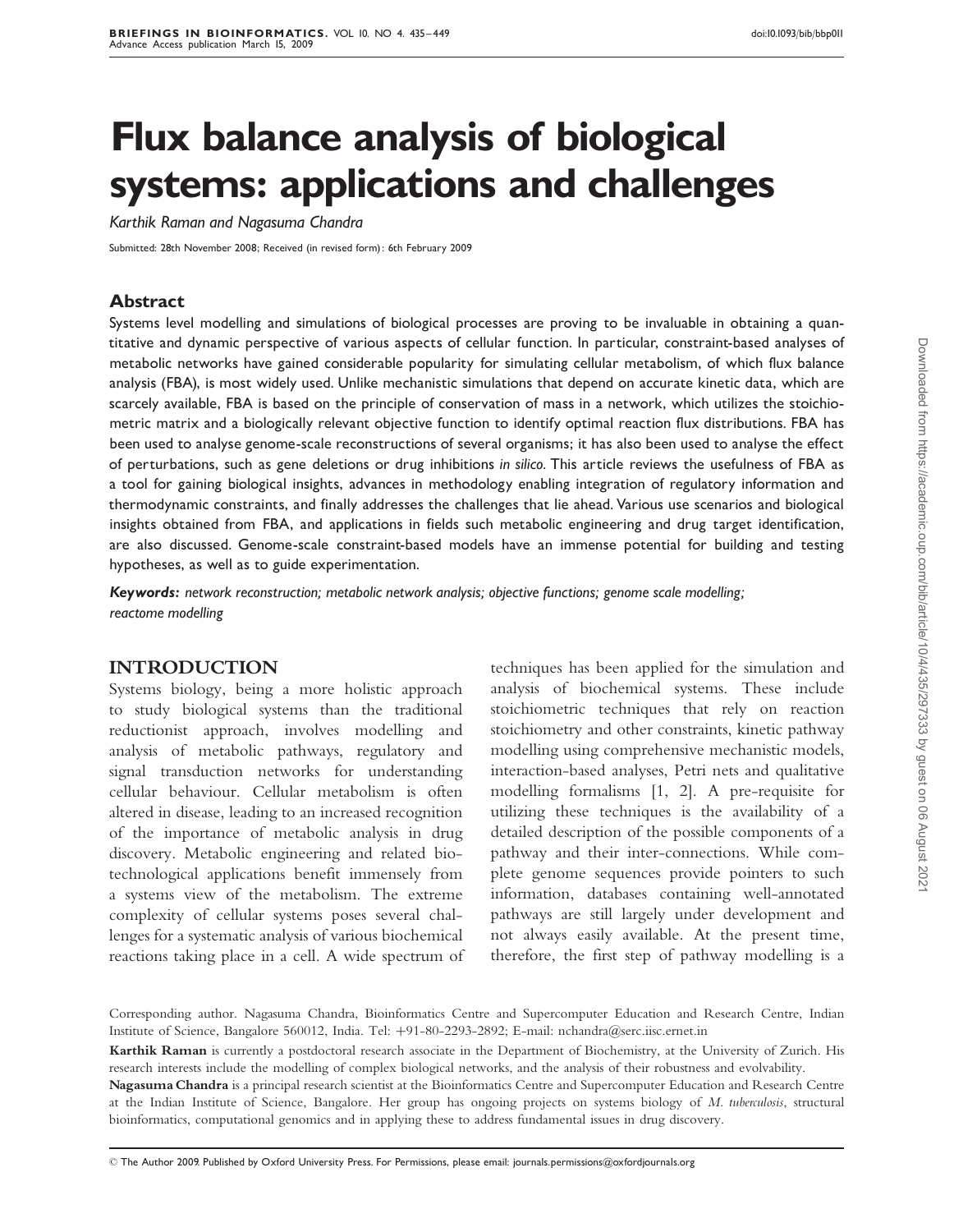careful curation of models from existing pathway databases and biochemical data buried in literature. Once an in silico model of the cell has been constructed, various genotypes, in terms of the genes that are present in the model can be analysed and the corresponding phenotypes, which pertain to the behaviour of the cell can be used to infer various aspects of cellular metabolism and function. The reconstruction and simulation of biological networks has applications in industrial biotechnology, drug discovery as well as for improving the functional annotation of micro-organisms and understanding cellular metabolism.

Several techniques are available for the modelling, simulation and analyses of pathways and networks involved in metabolism, regulation or signalling. Models vary in the level of detail that can be incorporated into them, which influence the accuracy of simulation results and the nature of insights that can be obtained from them. In this context, a simple classification of the modelling techniques would be: (a) interaction-based modelling involving graph-based representations of networks (static models), (b) constraint-based modelling involving stoichiometry (static models) and (c) mechanistic modelling, involving kinetic parameters as well as stoichiometry (dynamic models) [2].

Kinetic data available for the simulation of networks are quite scarce, limiting the number and size of systems in different species that can be studied through this approach. A useful alternative to mechanistic modelling techniques is constraintbased modelling. Constraint-based methods enforce cellular limitations on biological networks such as physico-chemical constraints, spatial [3] or topological constraints, environmental constraints or gene regulatory constraints [4]. This review focuses on flux balance analysis (FBA), a constraintbased approach for modelling metabolic networks.

## CONSTRAINT-BASED MODELLING Reconstruction of metabolic networks

Metabolic reconstruction is a process through which the various components of the metabolic network of a biological system, viz. the genes, proteins, reactions and metabolites that participate in metabolic activity are identified, categorized and inter-connected to form a network. Most often, the system is a single cell of interest and building on the genomic sequence as a scaffold, reconstructions can

incorporate hundreds of reactions that approximate the entire metabolic activity of a cell. A comprehensive review of metabolic reconstruction has been published in [3]. Table 1 lists some resources useful for metabolic reconstruction and analysis.

Genome-wide annotations of protein sequences obtained through bioinformatics analyses are available for hundreds of organisms, providing excellent starting points for reconstruction of metabolic networks. The draft models obtained from these are refined and enriched by incorporating genetic, biochemical data and known metabolic functional data [5], the reconstructed models containing stoichiometric information for proteins in the metabolic networks. Flux-based analyses, which primarily require only stoichiometric information, can be more readily applied for the study of metabolic networks. The study of fluxes through such networks is informative and can give interesting insights even in the absence of detailed kinetic information. Metabolic fluxes can be seen as a fundamental determinant of cell physiology as they show quantitatively, the contributions of various pathways to overall cellular functions. A common way of relating the cell genotype to phenotype is by analysing the metabolic fluxes [6]. Constraint-based analyses of reconstructed metabolic networks have proved to be quite effective in various applications such as metabolic engineering [7–9], prediction of outcomes of gene deletions [10], drug-target identification, as reported in [11] and in the elucidation of cellular regulatory networks [12].

## Flux balance analysis (FBA)

One specific example of metabolic modelling using a constraint-based approach is FBA, which uses linear optimization to determine the steady-state reaction flux distribution in a metabolic network by maximizing an objective function, such as ATP production or growth rate [13]. FBA involves carrying out a steady state analysis, using the stoichiometric matrix for the system in question. An important assumption is that the cell performs optimally with respect to a metabolic function, such as maximization of biomass production or minimization of nutrient utilization, on the premise that selection pressures during evolution guide systems towards optimality. Once an objective function is fixed, the system of equations can be solved to obtain a steady state flux distribution. This flux distribution is then used to interpret the metabolic capabilities of the system.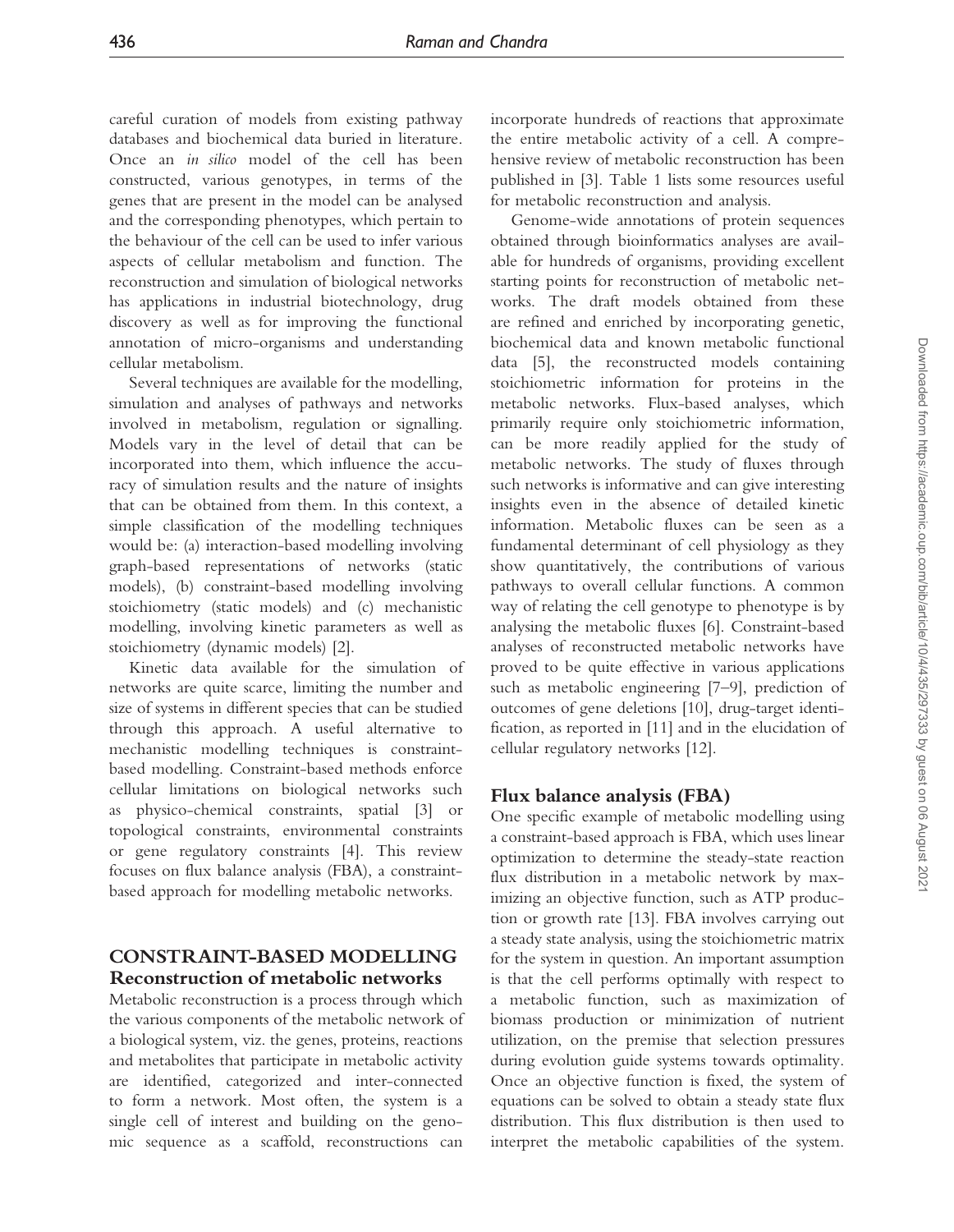| <b>Resource</b>                                                 | <b>URL</b>                                                                               | <b>Description</b>                                                                                                                                                  |  |  |
|-----------------------------------------------------------------|------------------------------------------------------------------------------------------|---------------------------------------------------------------------------------------------------------------------------------------------------------------------|--|--|
| <b>Metabolic reconstruction</b>                                 |                                                                                          |                                                                                                                                                                     |  |  |
| Kyoto Encyclopaedia of<br>Genes and Genomes (KEGG)              | http://www.genome.jp/kegg/                                                               | Pathway databases for several organisms                                                                                                                             |  |  |
| <b>BioCyc</b>                                                   | http://www.biocyc.org                                                                    | Pathway databases for several organisms                                                                                                                             |  |  |
| PEDANT                                                          | http://pedant.gsf.de/                                                                    | Genome annotations                                                                                                                                                  |  |  |
| Reactome                                                        | http://www.reactome.org/                                                                 | Curated database of biological processes in humans                                                                                                                  |  |  |
| Biomodels.net                                                   | http://www.biomodels.net/                                                                | Kinetic models of pathways, many published models<br>from literature                                                                                                |  |  |
| <b>BRENDA</b>                                                   | http://www.brenda-enzymes.info/                                                          | Biochemical and molecular information on enzymes                                                                                                                    |  |  |
| SABIO-RK Database                                               | http://sabio.villa-bosch.de/                                                             | System for the analysis of biochemical pathways -<br>reaction kinetics                                                                                              |  |  |
| Software tools                                                  |                                                                                          |                                                                                                                                                                     |  |  |
| Constraint-based reconstruction<br>and analysis (COBRA) toolbox | http://www.bioeng.ucsd.edu/research/<br>research.groups/gcrg/downloads/<br>COBRAToolbox/ | Interfaces with MATLAB for extensive analysis of<br>networks using FBA;<br>performs gene deletions - single and multiple<br>(can interface with LINDO, GLPK, CPLEX) |  |  |
| <b>MetaFluxNet</b>                                              | http://mbel.kaist.ac.kr/lab/mfn/                                                         | Metabolic flux analysis                                                                                                                                             |  |  |
| <b>CellNetAnalyzer</b>                                          | http://www.mpi-magdeburg.mpg.de/<br>projects/cna/cna.html                                | Structural and functional analysis of cellular networks                                                                                                             |  |  |
| SNA: Stoichiometric                                             | http://www.bioinformatics.org/                                                           | Mathematica toolbox for stoichiometric                                                                                                                              |  |  |
| network analysis                                                | project/?group.id=546                                                                    | network analysis                                                                                                                                                    |  |  |
| Yana                                                            | http://yana.bioapps.biozentrum.uni-wuerzburg.de/                                         | Network reconstruction, visualization and analysis                                                                                                                  |  |  |
| Pathway Analyser                                                | http://sourceforge.net/projects/pathwayanalyser                                          | FBA and MoMA of metabolic networks; gene<br>deletion studies                                                                                                        |  |  |
| Systems Biology Research Tool                                   | http://www.bioc.uzh.ch/wagner/software/SBRT/                                             | Multiple methods for analysing stoichiometric networks                                                                                                              |  |  |
| SBML Software Guide                                             | http://sbml.org/SBMLSoftware.Guide                                                       | Resource list for software tools, model databases                                                                                                                   |  |  |
| <b>Solvers for FBA/MoMA</b>                                     |                                                                                          |                                                                                                                                                                     |  |  |
| <b>LINDO</b>                                                    | http://www.lindo.com/                                                                    | Commercial solver for optimization problems                                                                                                                         |  |  |
| CPI FX                                                          | http://www.ilog.com/products/cplex/                                                      | Commercial optimization software package                                                                                                                            |  |  |
| GNU linear programming<br>toolkit (GLPK)                        | http://www.gnu.org/software/glpk/                                                        | Solver for LP problems                                                                                                                                              |  |  |
| Object oriented quadratic<br>programming (OOQP)                 | http://pages.cs.wisc.edu/~swright/ooqp/                                                  | Solver for QP problems                                                                                                                                              |  |  |

Table 1: Resources for metabolic reconstruction and software tools for FBA

Figure 1 gives an overview of the steps involved in performing an FBA. Essentially, it involves four steps: (i) system definition, (ii) obtaining reaction stoichiometries, (iii) defining biologically relevant objective function and addition of other biochemical constraints and (iv) optimization. To define the system, the individual reactions in the model are listed in detail in terms of the metabolites involved, the genes and the corresponding enzymes involved in catalysing the reactions, as well as compartmentalization and reversibility. Transport reactions involved and external metabolites, which account for those metabolites which will be in exchange with the rest of the system, such as carbon sources for growth, co-factors that are ubiquitous, or endproducts from a pathway or components of the biomass, are also identified at this stage. External metabolites are essentially Next, the dynamic mass balance of the metabolic system is described using

the stoichiometric matrix  $S_{m \times n}$ , relating the flux rates of enzymatic reactions,  $v_{n\times1}$  to time derivatives of metabolite concentrations,  $x_{m\times 1}$  as  $dx/dt = Sv$ where  $\mathbf{v} = [v_1 v_2 \cdots v_{n_i} b_1 b_2 \cdots b_{n_{ext}}]^T$ ;  $v_i$  signifies the internal fluxes,  $b_i$  represents the exchange fluxes in the system,  $n_i$  is the number of internal metabolites and  $n_{\text{ext}}$  is the number of external metabolites in the system. At steady state,  $dx/dt = Sv = 0$ . Therefore, the required flux distribution belongs to the null space of S. Since there are many more reactions than metabolites  $(n > m)$ , the system is under-determined (with  $n-m$  degrees of freedom), necessitating the imposition of additional constraints to obtain meaningful solutions of steady state flux distributions [13].

In general, constraints may be of four types [4]: (i) physico-chemical constraints, (ii) spatial or topological constraints, (iii) condition dependent environmental constraints and (iv) regulatory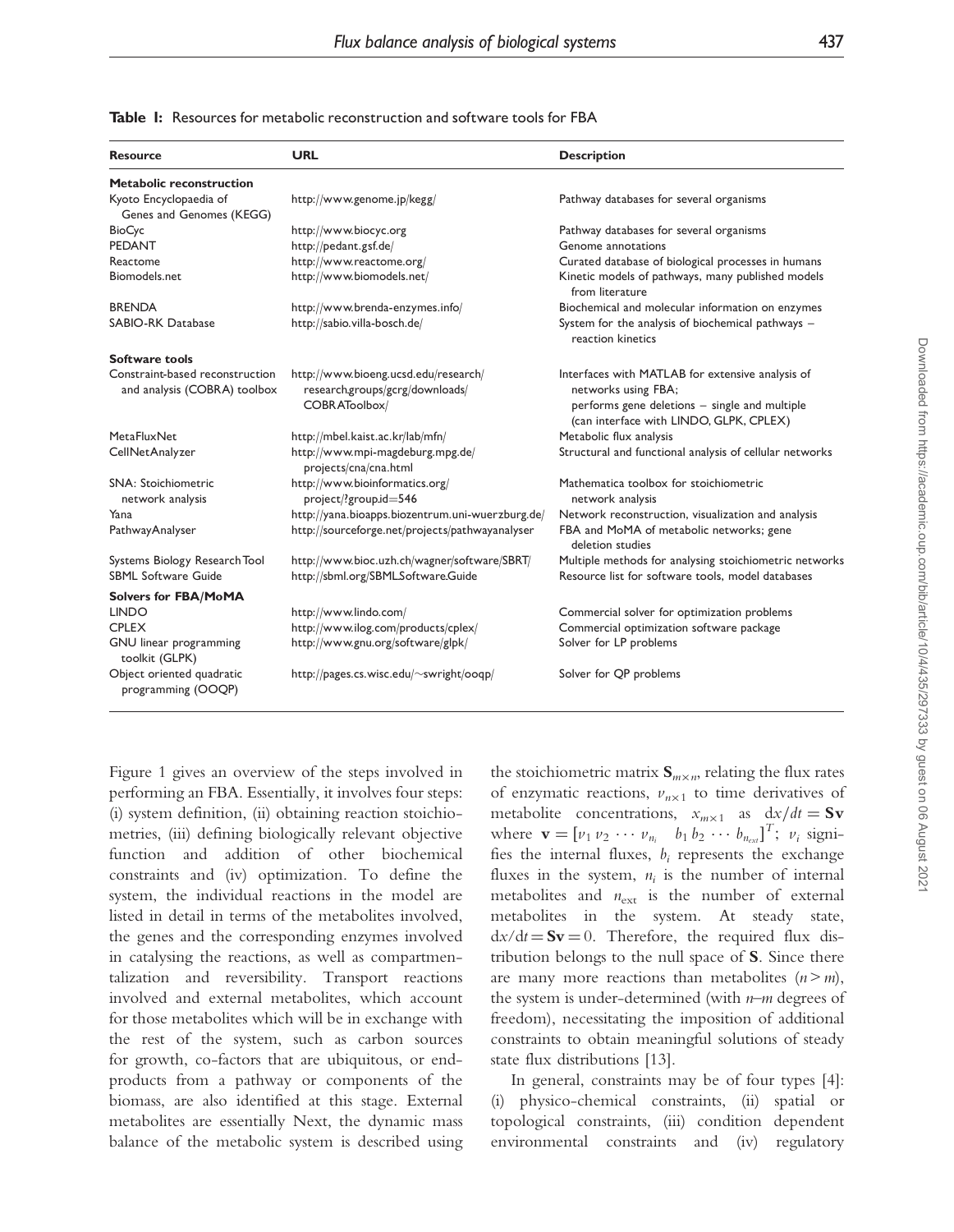

Figure 1: An outline of the major steps involved in FBA.

constraints. A detailed discussion of the various possible constraints and their mathematical representation has been reported elsewhere [4]. To solve the under-determined system, additional flux constraints can be imposed through the measurement of certain fluxes. More commonly, additional constraints are imposed by defining lower and upper bound for the fluxes. For example, the lower and upper bounds of the fluxes can be constrained as follows:

$$
0 < v_i < \infty
$$
\n
$$
-\infty < b_i < \infty
$$

which necessitates all internal irreversible reactions to have a flux in the positive direction and allows exchange fluxes to be in either direction. Practically, a finite upper bound can be imposed, which may also be decided based on the knowledge of cellular thermodynamics or actual measurements [13].

Constraints on particular exchange fluxes, nutrient uptake rates, consumption of ATP, phosphateoxygen ratio may also be defined, depending on the in silico strain being analysed. Other constraints such as regulatory and thermodynamic constraints that can improve the predictive capability of FBA have been discussed in a later section.

Given that the measurement of fluxes is a tedious task, it is also possible to solve for a flux distribution by assuming that the under-determined metabolic network is optimized with respect to a certain objective [13–15]. This enables the formulation of

the under-determined system as an optimization problem. The next critical step is to define an objective function that captures the biochemical goal of the system itself. A linear objective function results in a linear programming (LP) problem:

$$
\max_{\mathbf{v}} \mathbf{c}^T \mathbf{v} \quad \text{s.t.} \ \mathbf{S} \cdot \mathbf{v} = 0
$$

where **c** represents the objective function composition, in terms of the fluxes.

A variety of objective functions have been used in flux balance models [16]. The most common objective function involves the maximization of growth, or biomass, which allows for a wide range of predictions consistent with experimental observations [17, 18]. It has even been demonstrated that Escherichia coli tends to evolve towards maximization of biomass [19], although under some conditions, the behaviour of cellular systems is incompatible with biomass maximization [15, 20]. The biomass is usually represented as a stoichiometrically balanced reaction, describing the formation of biomass from various cellular components, as well as various co-factors, which are required to drive the process. Details of how a biomass objective function is determined are described in [5]. Other objective functions include: (i) minimization of ATP production, used to determine conditions of optimal metabolic energy efficiency [21, 22], (ii) minimization of nutrient uptake, (iii) maximization of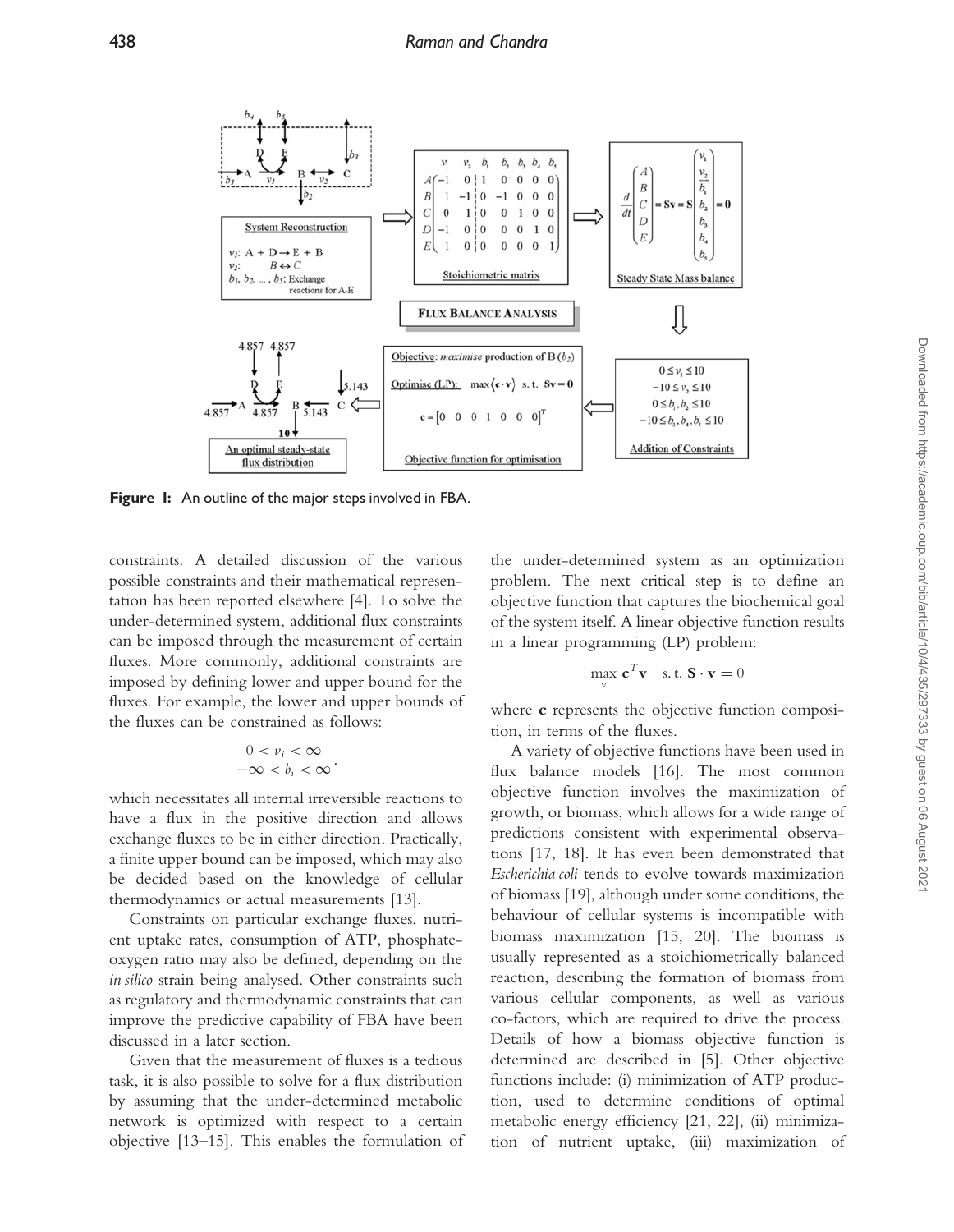metabolite production, particularly to determine production capabilities of a particular cell, (iv) maximization of biomass and metabolite production [7] and (v) optimal metabolite channelling, by minimization of the absolute norm of the flux vector, or the Euclidean norm (quadratic objective function).

The choice of objective function is also influenced by the end goal of the study. Objective functions can be used to explore the capabilities and limitations of biochemical networks [13] and even for the analysis of metabolic network robustness [18, 23]. Sauer and co-workers have examined the predictive capacity of 11 linear and non-linear objectives functions, by evaluating the accuracy of FBA-based flux predictions through rigorous comparison to  $^{13}$ C-based flux data from E. coli grown under six environmental conditions [24]. The different objective functions for FBA have also been mathematically defined and illustrated well in [24]. In a study of the mycolic acid pathway in Mycobacterium tuberculosis, we have evaluated two different objective functions describing the production of mycolic acids, illustrating how the biology is better captured by an objective function that accounts for the production of one or more mycolates rather than one necessitating the production of all mycolates [11].

Next, in the optimization phase, the set of mass balance constraints (along with other additional constraints), for a given objective function, are solved to obtain the steady state flux distribution. A variety of solvers can be used to solve LP problems. The COBRA Toolbox for MATLAB, developed by Palsson and co-workers [25], interfaces with a variety of these solvers, such as LINDO, CPLEX and GLPK. Table 1 lists some of the software tools and solvers useful for performing FBA. It is possible that sometimes, multiple optimal solutions may be obtained for a system. These alternate optimal solutions can be analysed to identify redundancies in the metabolic network [26]. In Haemophilus influenzae, a high degree of redundancy was found, especially for pathways involved in the production of non-essential amino acids, where 49 externally indistinguishable states were observed (on average), for a particular exchange flux [26].

#### Minimization of metabolic adjustment (MoMA)

A variant of FBA called MoMA that refers to the Minimization of Metabolic Adjustment adopts a quadratic optimization function, resulting in a quadratic programming (QP) problem [15, 27]. MoMA, a flux-based technique has the same stoichiometric constraints as FBA, but relaxes the optimal growth flux for mutants and seeks an approximate solution for a sub-optimal growth flux state, which is nearest in flux distribution to the unperturbed ('wild') state [15]. An important feature of MoMA is that the wild-type flux distribution used need not be obtained by performing an FBA; an experimentally determined flux distribution could serve better. Thus, objective functions for optimization, which at times may not reflect the physiological situation very accurately, can be circumvented using MoMA. MoMA also does not assume optimality of growth or any other metabolic function. Church and co-workers show that MoMA correctly identifies some lethal gene deletions in E. coli, which were not identified by FBA [15].

Another approach, in a similar vein, is known as regulatory on-off minimization (ROOM) [28], which attempts to minimize the *number* of significant flux changes from the wild-type flux distribution. The ROOM formulation requires the solution of a Mixed Integer Linear Programming (MILP) problem ROOM affords Furthermore improvements over FBA/MoMA; for instance, in an E. coli pyruvate kinase (pyk) knockout, ROOM predictions were much closer to experimentally observed values than those from FBA/MoMA [28]. ROOM also outperformed MoMA in lethality predictions on Saccharomyces cerevisiae; ROOM predictions concurred with FBA for all genes identified as viable by FBA but falsely classified as lethal by MoMA.

#### Analysis of perturbations

The most common perturbation studied using FBA is the deletion of one or more genes from the system. Gene deletion studies can be performed by constraining the reaction flux(es) corresponding to the gene(s) [and therefore, of their corresponding proteins(s)], to zero. Effects of inhibitors of particular proteins can also be studied in a similar way, by constraining the upper bounds of their fluxes to any defined fraction of the normal flux, corresponding to the extents of inhibition.

FBA gives a general idea of the metabolic capabilities of an organism; gene deletion studies using FBA yield information on the criticality of genes for the growth/survival of an organism. The analysis of perturbations using flux balance models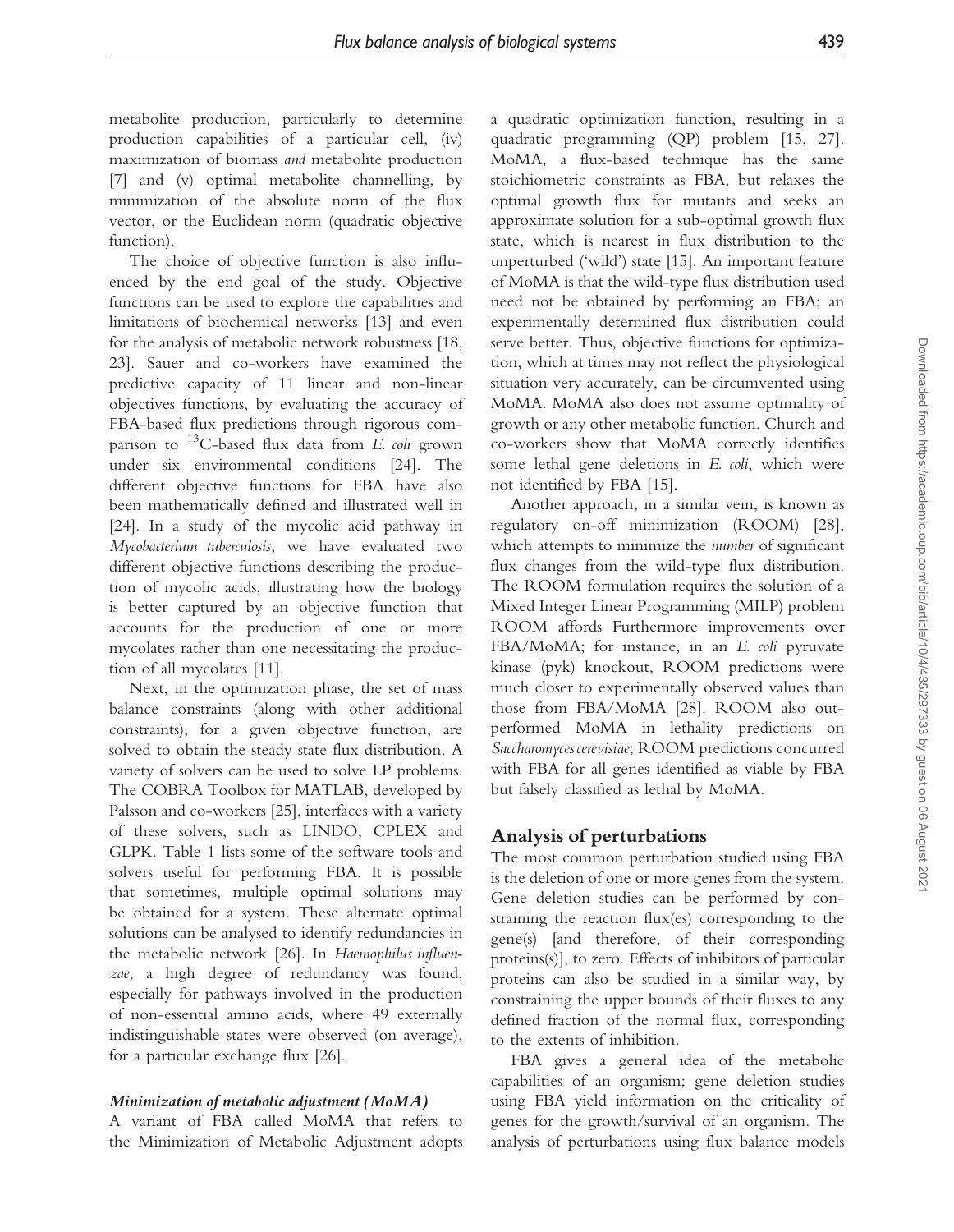of metabolic networks provides a handle to analyse the lethality of individual gene deletions, as well as double knock-outs, to identify pairs of genes that are indispensable [29], as well as to determine and analyse synthetic genetic interactions [30].

FBA can also be employed to analyse the growth of an organism in various media (various carbon sources) and also the dependence on nutrient uptake rates. Such perturbations can give further insights into the metabolic capabilities of a system. For example, the growth of E. coli on glucose, under both aerobic and anaerobic conditions, as well as on a medium containing both glucose and lactose has been reported in [31], highlighting the differences in the utilization of different carbon sources and secretion of metabolites. The model GSMN-TB [32] analyses the fluxes of M. tuberculosis grown on a Middlebrook 7H10 medium, predicting lethality. The online web service for the model permits various perturbations to the medium and can predict gene essentiality under different media conditions.

#### ENHANCEMENTS TO FBA MODELS Incorporation of regulatory information

The first attempts to integrate regulatory information into metabolic networks were made by Palsson and co-workers, who integrated regulatory constraints into FBA models (regulatory FBA; rFBA), using Boolean logic operators [12, 31, 33, 34]. The regulatory constraints essentially represent temporary flux constraints that arise due to a specific environment rather than physicochemical constraints that represent more fundamental restrictions. Integrated metabolic and transcriptional regulatory models consist of two interconnected components that represent metabolism and regulation. While the functional state of the metabolic component is represented by steady-state reaction fluxes, the functional state of the regulatory network at steady state is represented by a Boolean function, indicating the expression of each gene. The combined functional state of the entire system in a given environment, referred to as the metabolic-regulatory steady state (MRS), is described by a pair of consistent metabolic and regulatory steady states, which satisfy both the metabolic and regulatory constraints [35].

rFBA essentially involves the prediction of a regulatory and a metabolic steady state for short successive time intervals. For each interval,

a regulatory state consistent with the metabolic steady state of the previous interval is computed, followed by an FBA to find a steady state flux distribution consistent with the current regulatory state. A new metabolic state could potentially lead to a new regulatory state, and the process is further iterated. An important limitation of this approach is that only a single metabolic state is chosen (arbitrarily) at each time interval from a space of possible solutions provided by FBA. This arbitrary choice leads to only a fraction of the space of dynamic flux profiles being explored. Nonetheless, rFBA provides a first glimpse, albeit qualitative, of the transcriptional events in the cell and their integration with metabolism. An excellent example of the advantage of rFBA over FBA has been illustrated in [31], where the growth of E. coli on glucose and lactose has been studied. FBA predicts a concurrent uptake of lactose and glucose, resulting in a rapid depletion of substrates and a higher growth rate, as well as a secretion of acetate and formate. Whereas, rFBA predicts a shift in gene expression, with the up-regulation of the lactose uptake and degradation machinery, alongside key galactose metabolism enzymes, enabling the system to use lactose as a carbon source following the depletion of glucose.

Ruppin and co-workers have proposed an alternative to rFBA, namely the steady state regulatory FBA (SR-FBA) [36], which attempts to comprehensively characterize the steady-state behaviours in a genome-scale integrated metabolic-regulatory network. To identify an MRS, SR-FBA involves the solution of an MILP, formulated by translating the Boolean regulatory constraints and the mapping between genes and reactions to linear equations. Applying SR-FBA to study the metabolism of E. coli, Ruppin and co-workers have analysed the effects of metabolic and regulatory constraints on metabolic behaviour. While metabolic constraints were found to determine the flux activity state of a majority of the genes, the role of transcriptional regulation was also found to play a role in determining the state of about 13–20% of the genes. While a large majority of these genes were direct targets of transcription factors, the rest were not directly regulated, indicating that transcriptional regulation can indirectly determine the activity of reactions that are not subjected to transcriptional factor regulation, by regulating associated pathway reactions. Thus, this study further emphasizes the need to obtain an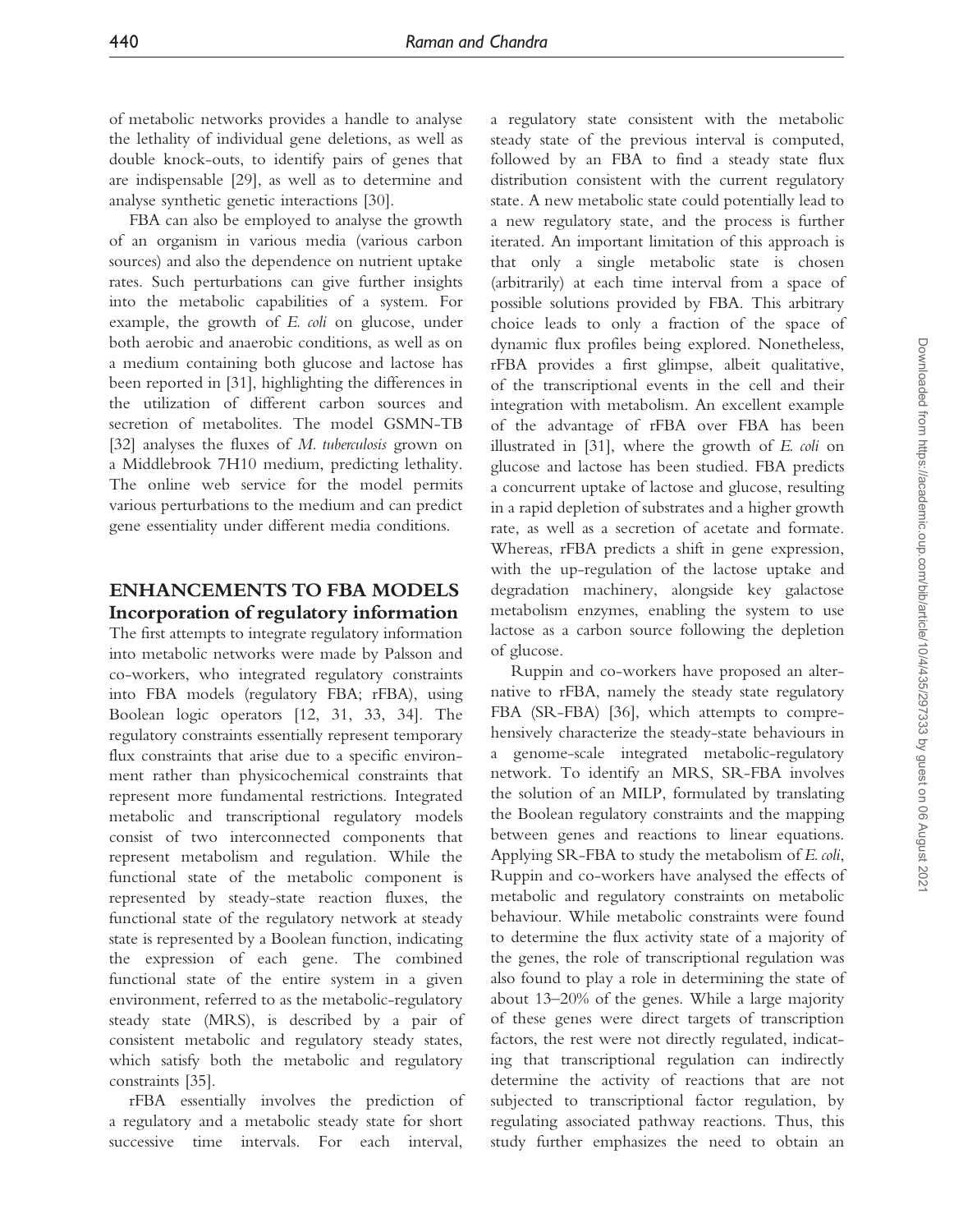integrated view of the metabolic-regulatory network in a cell, also illustrating the versatility of FBA, for addressing such problems.

# Incorporation of thermodynamic constraints

In traditional FBA, thermodynamic constraints are somewhat naively accounted for, in the specification of reaction reversibility. At this level of detail, dependence of reversibility on intracellular conditions, which may change in response to environmental changes are not accounted for. Qian and co-workers have proposed an alternative method, involving an energy balance analysis, through the imposition of non-linear constraints, which arise from the introduction of free energy changes into the constraints [37]. The energy balance analysis was also able to explain some of the incorrect essentiality predictions by FBA, earlier reported for E. coli [38]. Holzhütter and co-workers have proposed a method to include metabolite concentrations into FBA, to ensure thermodynamic realisability [39], overcoming the conventional reliance of FBA on the intuitive assumptions of reversibility of biochemical reactions. The incorporation of the additional constraints results in an MILP problem, with a quadratic scoring function. Applying their method to the metabolic network of E. coli iJR904 [40], they show that increasing network complexity entails increasing sensitivity of predicted flux distributions to variation of standard Gibb's free energy changes and metabolite concentration ranges.

# Bi-level optimization

Prediction of gene deletion strategies for enhancing the production of specific metabolites has been reported using OptKnock [7, 41], which extends FBA to solve for the optimal flux distribution that simultaneously optimizes two objective functions, biomass growth as well as the secretion of a target metabolite, using a bi-level optimization technique.

In more complex systems such as mammalian systems, which perform multiple functions, multiobjective optimizations may be required to identify optimal flux distributions. Yarmush and co-workers have proposed a multi-objective optimization approach to perform both FBA and energy balance analysis to obtain optimal solutions, also demonstrating its application for analysing metabolic control in hepatocytes. Hepatocytes perform several metabolic functions at various levels depending on

the environmental conditions. The authors have proposed that the multi-objective FBA of the system can be used in the design of an optimal bio-artificial liver support device [42].

# APPLICATIONS OF FBA

Flux balance models of metabolic pathways enable the simulation of systems under varying experimental conditions. Such models have value in a variety of applications, such as optimization of bio-processes in industries, identification of drug targets and an improved annotation of genomes. Figure 2 depicts the various extensions to FBA, as well as the multiple applications of FBA.

# Analysis of genome-scale metabolic networks (GSMNs)

GSMNs have been constructed and analysed using FBA, for various organisms in the past, including bacteria, archaea and eukaryotes. Reconstructions of human metabolism have also been reported [43, 44]. Table 2 summarizes some examples of the available studies on GSMNs, indicating the organism studied as well as the major insights obtained. GSMNs can also be readily subjected to a wide array of analyses. Large-scale gene deletion studies for organisms such as S. cerevisiae [10, 45] and E. coli [38] have been reported in literature. GSMNs thus have a wide range of applications, from improving the understanding of microbial metabolism and the capabilities of a metabolic network (for metabolic engineering applications), to insights obtained from gene deletion analyses, which can be applied for the identification of potential drug targets, in case of pathogenic organisms [32, 46]. With the availability of high-throughput transcriptomics data, which can be integrated with GSMNs and analysed using techniques such as rFBA, better predictions of metabolic capabilities and phenotypes will be possible.

## Flux coupling analyses

It is possible to derive further insights from reconstructed networks, by an examination of their structure and topology based on convex analysis. Methods such as elementary flux mode analysis [47] and extreme pathway analysis [48] have been in vogue for analysing large metabolic networks and have been reviewed elsewhere [49]. Flux Coupling Finder (FCF), a method to analyse different types of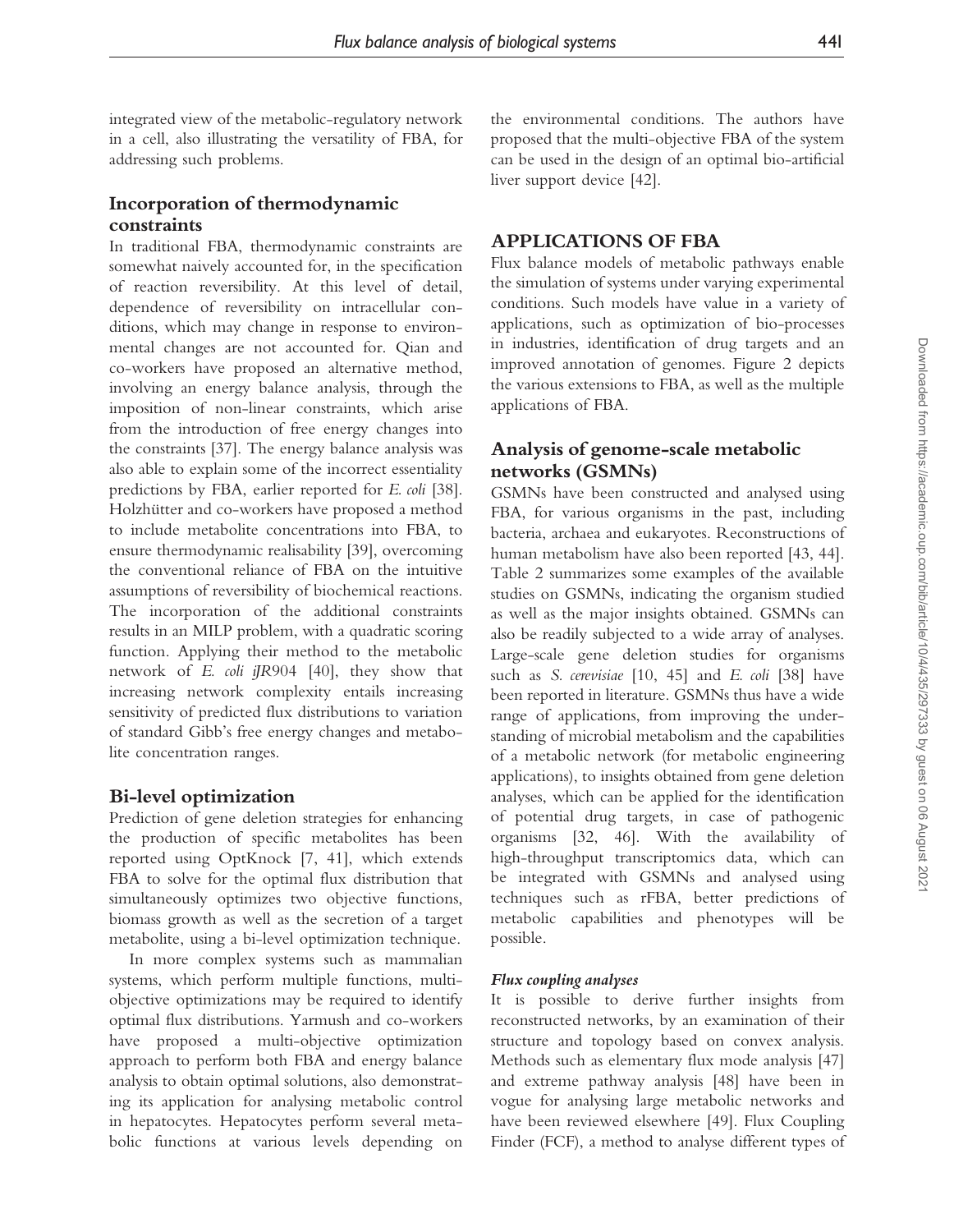

Figure 2: Extensions and applications of FBA.

coupling that can exist between fluxes in GSMNs has been proposed Maranas and co-workers [50]. The analysis enables the global identification of 'blocked' reactions, which are incapable of carrying flux under a certain condition, equivalent knockouts—the set of all possible reactions whose deletion forces the flux through a particular reaction to zero, and sets of affected reactions—reactions whose fluxes are forced to zero if a particular reaction is deleted. It is easy to envisage applications for flux coupling analyses in metabolic reconstruction (refinement), as well as for detailed analyses of reconstructed networks. The FCF procedure applied to stoichiometric models of Helicobacter pylori, E. coli and S. cerevisiae indicated that 10%, 14% and 29% of their respective reactions are blocked unconditionally. This provides a ready list of the reactions that must be 'refined' in the network.

## Drug target identification

In silico gene deletion studies help in identifying those enzymes in a metabolic network, which when deleted, adversely affects the fluxes across the entire network. Joyce and Palsson have given a good overview of using genome-scale in silico models to

evaluate gene essentiality [51]. Gene deletions that are lethal can serve as a first list of putative drug targets, which can be further characterized by sequence analyses and structural studies. We have earlier constructed a model of mycolic acid biosynthesis in *M. tuberculosis*, analysing genes essential to the pathway, which led to the identification of seven new possible targets, apart from InhA, an already well known target [11]. Desaturases illustrate examples of such potential drug targets, whose prediction is strengthened by different types of computational target identification approaches [52, 53] and by an experimental study that revealed potent antimycobacterial activity by two lead compounds NAS-91 and NAS-21, owing in part to their ability to inhibit mycolic acid biosynthesis [54]. In a separate study, hard-coupled reaction sets in the genomescale reconstruction of M. tuberculosis have been analysed for predicting potential drug targets [46]. The hard-coupled reaction sets mapped to several known drug targets, as well as potential targets from processes such as mycolic acid biosynthesis, mycothiol synthesis and menaquinone synthesis. Beste et al. [32] have used a GSMN of M. tuberculosis to identify essential genes, again providing important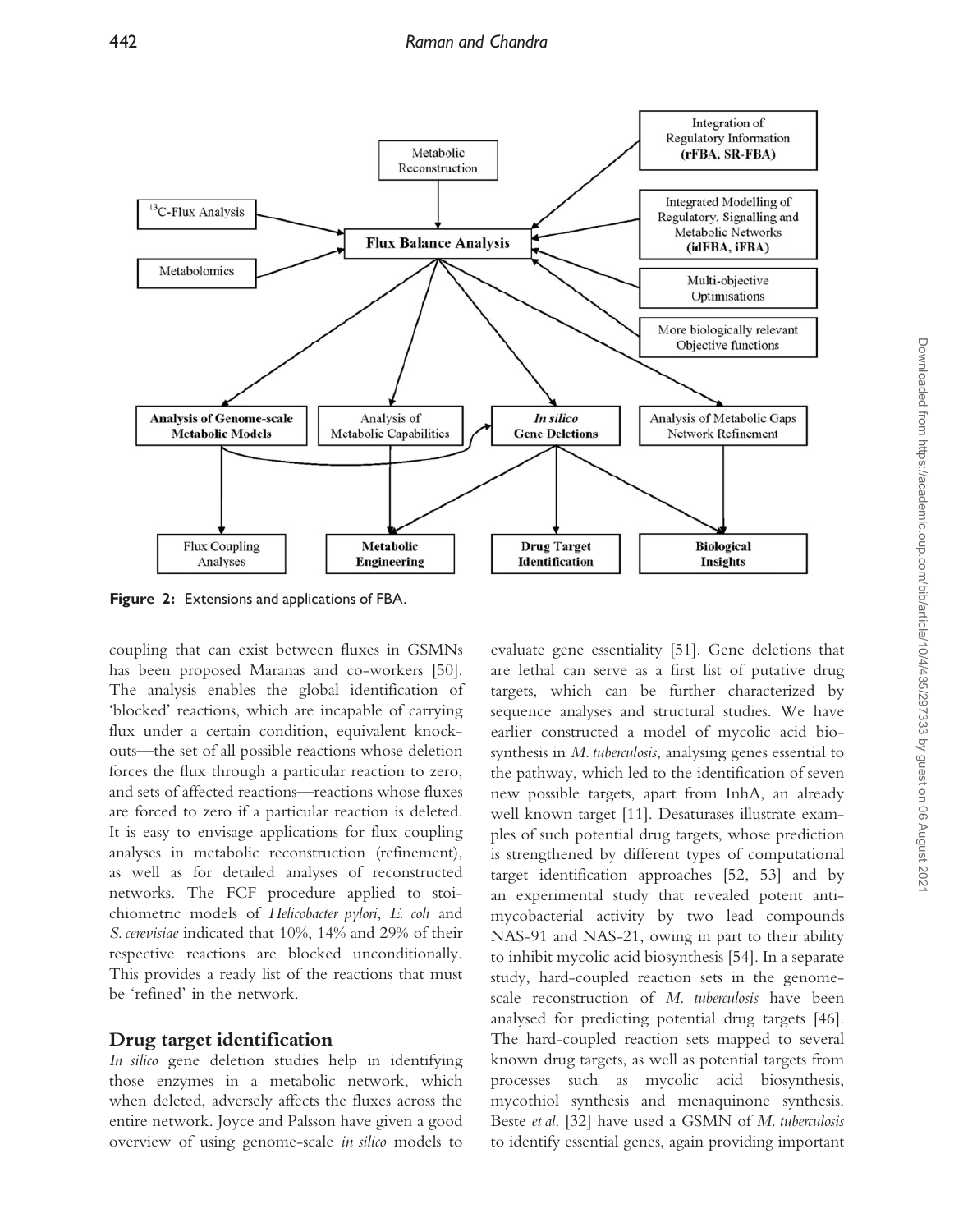| Organism                       |      | bolites    |             | Genes Meta- Reactions Analysis and insights                                                                    | <b>References</b> |
|--------------------------------|------|------------|-------------|----------------------------------------------------------------------------------------------------------------|-------------------|
| H. influenzae                  | 296  | 343        | 488         | • Definition of six different optimal metabolic phenotypes<br>· Variation of metabolic 'genotype'              | $[78]$            |
| H. influenzae                  | 400  | 45I        | 46I         | • Genome-scale extreme pathway analysis                                                                        | $[79]$            |
|                                |      |            |             | • Network refinement                                                                                           |                   |
|                                |      |            |             | • Prediction of co-regulated/co-expressed gene products                                                        |                   |
|                                |      |            |             | • In silico gene deletions—minimal substrate, normal host conditions                                           |                   |
| Escherichia coli               | 660  | 436        | 720         | • In silico gene deletions                                                                                     | $[38]$            |
| Escherichia coli               | 904  | 625        | 931         | • Genome-scale proton balancing                                                                                | $[40]$            |
|                                |      |            |             | • Analysis of metabolic gaps, dead-ends                                                                        |                   |
|                                |      |            |             | • Improved phenotype predictions                                                                               |                   |
| E. coli                        | 1260 | 1039       | 2077        | • Thermodynamic consistency analysis                                                                           | $[72]$            |
|                                |      |            |             | • Growth rate predictions                                                                                      |                   |
|                                |      |            |             | • In silico gene deletions                                                                                     |                   |
| Helicobacter pylori            | 291  | 340        | 388         | · Minimal media identification                                                                                 | [80]              |
|                                |      |            |             | • In silico gene deletions                                                                                     |                   |
|                                |      |            |             | • Extreme pathway analysis                                                                                     |                   |
| Saccharomyces cerevisiae       | 708  | 584        | <b>II75</b> | • Analysis of metabolic capabilities                                                                           | $[77]$            |
|                                |      |            |             | • Prediction of metabolite productions                                                                         |                   |
| S. cerevisiae                  | 750  | 646        | <b>II49</b> | • Compartmentalized GSMN                                                                                       | [10]              |
|                                |      |            |             | • In silico gene deletion and analysis                                                                         |                   |
| Staphylococcus aureus          | 619  | <b>571</b> | 640         | • Minimal media identification                                                                                 | $[75]$            |
|                                |      |            |             | • In silico gene deletions                                                                                     |                   |
|                                |      |            |             | • Sensitivity of growth rate to oxygen uptake on different carbon sources                                      |                   |
|                                |      |            |             | • Potential drug targets                                                                                       |                   |
| Methanosarcina barkeri         | 692  | 558        | 509         | • Prediction of cellular phenotypes                                                                            | $[74]$            |
|                                |      |            |             | • Characterization of methanogenic growth                                                                      |                   |
|                                |      |            |             | • Improved genome annotation                                                                                   |                   |
| <b>Bacillus subtilis</b>       | 844  | 988        | 1020        | • Gap analysis                                                                                                 | $[73]$            |
|                                |      |            |             | • Growth rate predictions                                                                                      |                   |
|                                |      |            |             | • In silico knockouts                                                                                          |                   |
|                                |      |            |             | • Functional assignment to genes (improved genome annotation)                                                  |                   |
| Homo sapiens                   | 1496 | 2712       | 3311        | • Importance of comparison highlighted                                                                         | $[43]$            |
|                                |      |            |             | • Metabolic gap analysis                                                                                       |                   |
|                                |      |            |             | · Coupled reaction sets, potential drug targets predicted                                                      |                   |
| Mycobacterium tuberculosis 726 |      | 739        | 849         | • Model integrated with experimentally determined data                                                         | $[32]$            |
|                                |      |            |             | · In silico knockouts                                                                                          |                   |
|                                |      |            |             | • Growth rate predictions                                                                                      |                   |
|                                | 66I  | 828        | 939         | • Online resource available for simulations                                                                    |                   |
| M. tuberculosis                |      |            |             | • Growth rate predictions<br>• In silico knockouts                                                             | [46]              |
|                                |      |            |             |                                                                                                                |                   |
| <b>B.</b> subtilis             | 534  | 456        | 563         | • Hard-coupled reaction sets identified; mapped to drug targets<br>• Includes enzymatic and genetic regulation | $[8]$             |
|                                |      |            |             | • Functional organization of genetic and metabolic regulatory networks                                         |                   |
| Aspergillus niger              | 871  | 1047       | 1190        | • Model validated with data on yields, fluxes and transcription                                                | $[82]$            |
|                                |      |            |             | · Prediction of yields, intracellular distribution of carbon fluxes and                                        |                   |
|                                |      |            |             | physiological responses                                                                                        |                   |
| P. aeruginosa                  | 1056 | 760        | 883         | • Genome annotation refinement                                                                                 | $[58]$            |
|                                |      |            |             | • Growth predictions (on various carbon sources)                                                               |                   |
|                                |      |            |             | • In silico gene essentiality                                                                                  |                   |
| P. putida                      | 815  | 888        | 877         | • Gap analysis                                                                                                 | $[55]$            |
|                                |      |            |             | • Growth rate predictions, flux variability analysis                                                           |                   |
|                                |      |            |             | • Model validated with data from continuous cell cultures.                                                     |                   |
|                                |      |            |             | high-throughput phenotyping data, <sup>13</sup> C-measurement of internal fluxes,                              |                   |
|                                |      |            |             | specifically generated knock-out mutants                                                                       |                   |
|                                |      |            |             | • Auxotrophy predictions                                                                                       |                   |
|                                |      |            |             | • Potential metabolic engineering strategies from in silico gene deletions                                     |                   |

Table 2: Details of some examples of GSMNs analysed using FBA, along with network statistics and insights obtained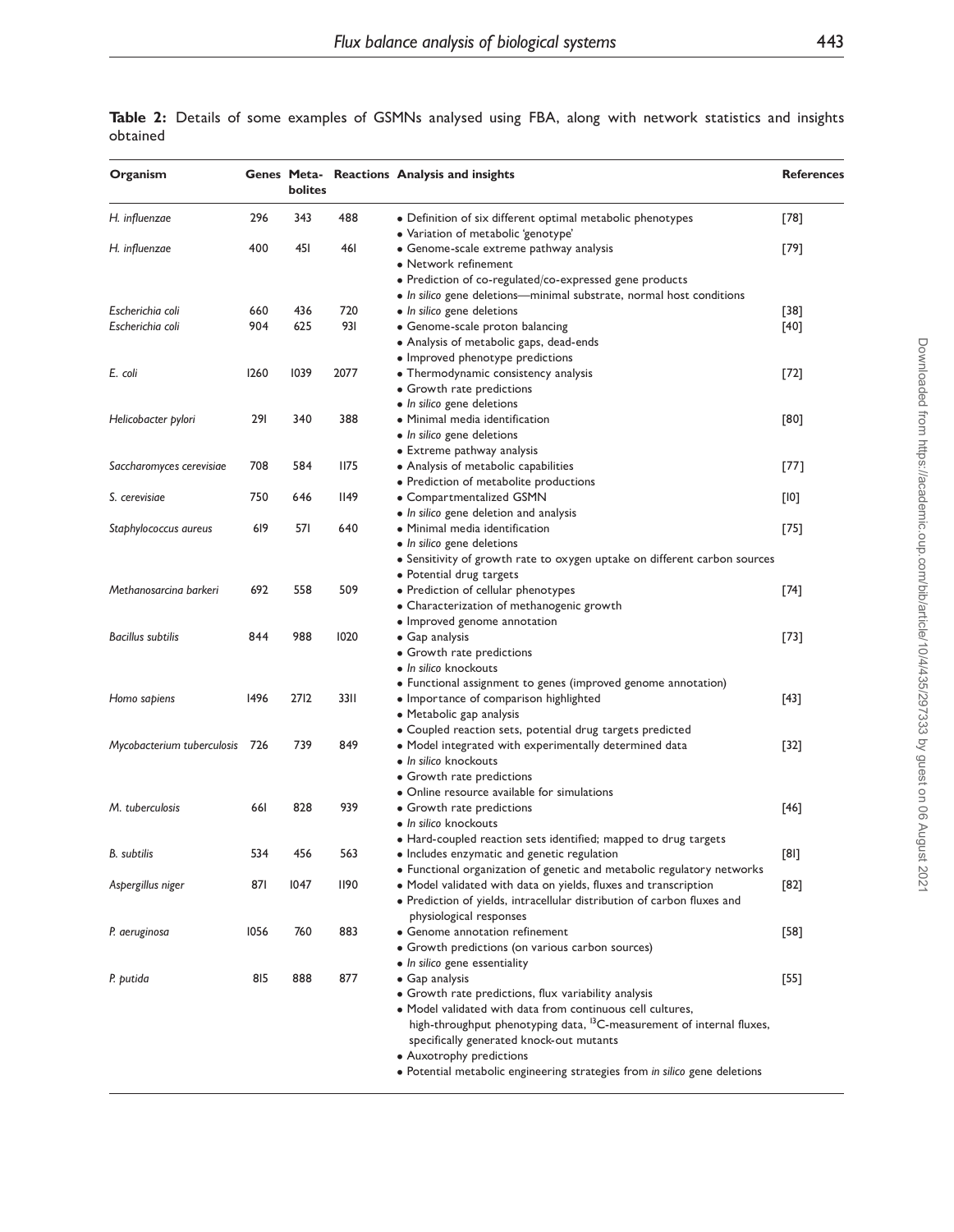clues to the identification of drug targets. Systemslevel analyses such as FBA can be a very useful starting point in the 'pipeline' of drug target identification, as has been illustrated by us recently [52].

## Metabolic engineering

Papin and co-workers have reported a reconstruction of Pseudomonas putida [55], an organism that has a proven potential in environmental and industrial biotechnological applications due to its metabolic versatility, stress resistance and amenability to genetic modifications. They have used FBA and flux variability analysis to analyse the potential of the metabolic network of the organism, as well as identifying key parameters such as growth yield, network robustness and gene essentiality. By validating the model with data from experimental cell cultures, the authors have provided a valuable framework for biotechnological applications using P. putida. An excellent application of systems biology in metabolic engineering, with commercial potential, has been illustrated by Stephanopoulos and co-workers, for improving lysine production in a strain of Corynebacterium glutamicum, by the coordinated over expression of two genes, encoding pyruvate carboxylase and aspartate kinase [9, 56]. Stephanopoulos and co-workers have also reported a genome-wide FBA of E. coli to discover putative genes impacting network properties and cellular phenotype, for re-engineering lycopene synthesis [8]. Targets identified using this model improve product synthesis on the basis of increased availability of metabolic precursors and cofactor balancing. For lycopene biosynthesis, a triple knock-out construct was identified that exhibited almost a 40% increase over an engineered high-producing parental strain [8].

#### Refinement of metabolic networks

The study of metabolic networks through FBA also finds application in the refinement of the knowledge on metabolism of an organism, as well as the reconciliation of conflicting knowledge in the literature. The 'metabolic gaps' as well as inconsistencies with experimental data that may be observed during simulations of metabolic networks may help to refine the networks and consequently, to improve the knowledge on the metabolism of an organism. Palsson and co-workers have proposed an optimization-based algorithm to predict the

missing reactions required to reconcile disagreements between reconstructed metabolic networks and experiment [57]. Papin and co-workers have constructed a GSMN of Pseudomonas aeruginosa, also illustrating the application of FBA for 'gap analysis', to identify and resolve 'knowledge gaps' in the metabolic network [58]. A systematic network analysis has a potential to identify and potentially resolve gaps in the knowledge of metabolic networks.

#### Predicting novel regulatory mechanisms

Palsson and co-workers have described the analysis of an integrated model of metabolism and transcriptional regulation in S. cerevisiae [34]. By identifying the discrepancies between predicted growth phenotypes and experimentally observed phenotypes, which arise from missing regulatory effects in the model, they have shown that it is possible to investigate novel regulatory mechanisms. This study also highlights how modelling can direct experimentation.

## CHALLENGES AND FUTURE PERSPECTIVES Limitations of FBA

In general, the solution obtained by FBA is only as good as the constraints used to build the model [13]. Therefore, it is very important to invest a lot of time and effort in a quality reconstruction of metabolic networks, including the selection of constraints. It has been shown, for the genome-scale metabolic reconstruction of P. putida that the structure of the metabolic network is the critical factor in determining the accuracy of FBA predictions, and the objective function detailing biomass composition has a lesser influence [55]. FBA suffers from incomplete annotation of the proteins in a genome, although it can provide clues to enhance the current knowledge. Furthermore, FBA focuses only on part of the entire genome of an organism, involving mostly enzymes, which catalyse the various metabolic reactions in the cell. Due to the incomplete nature of annotation, several reactions may appear to have zero fluxes from FBA, since the reactions involving metabolites, downstream or upstream from these reactions may not have been characterized (metabolic gaps).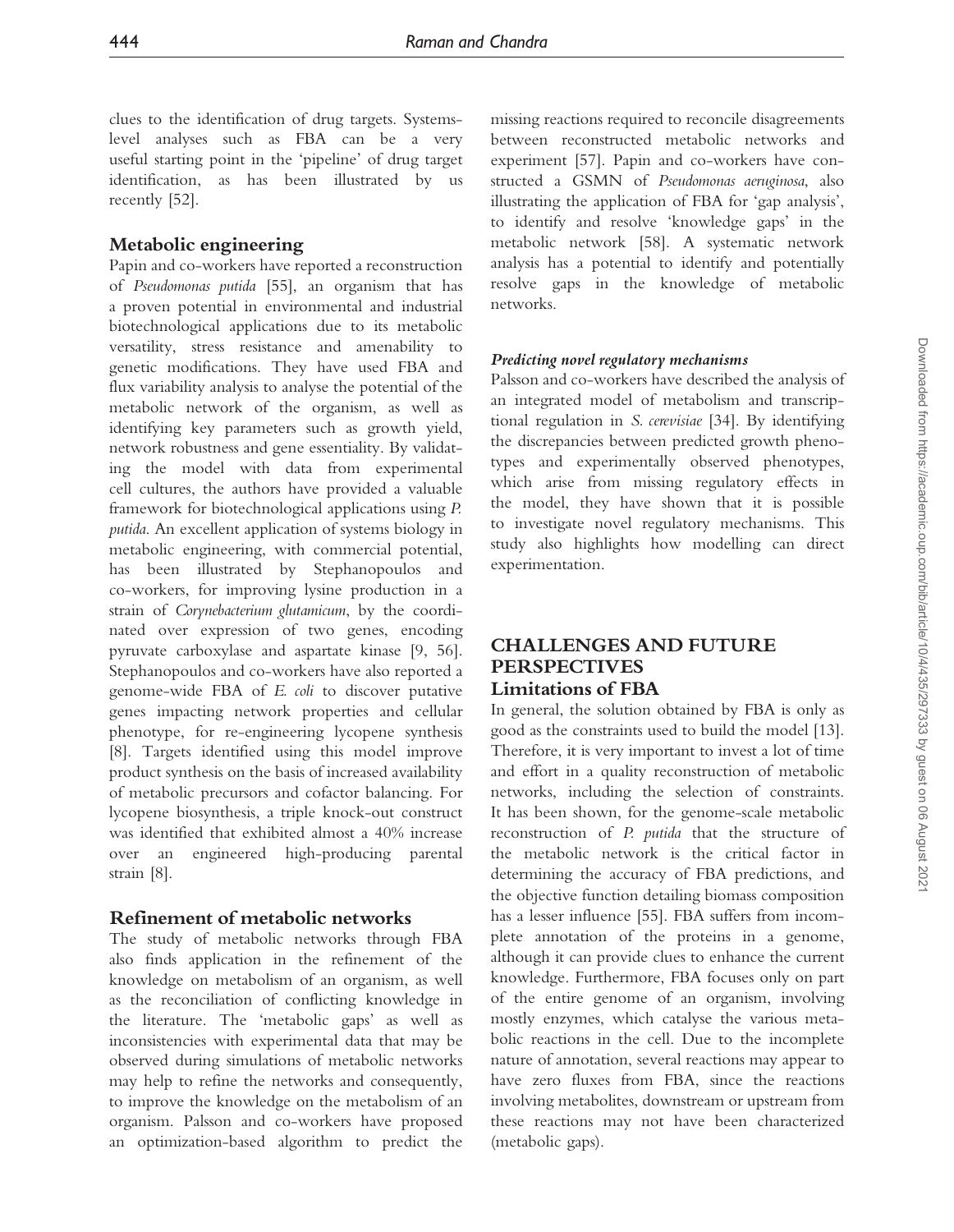## Challenges in reconstruction and analysis of GSMNs

Most reconstructions rely fundamentally on the availability of genome sequences and annotations. For organisms with low sequence homology to other organisms, such as Plasmodium falciparum, automated reconstructions generally result in highly incomplete GSMNs [5]. Furthermore, many organisms have unique pathways, for example, the mycolic acid pathway in M. tuberculosis, which need to be manually curated, through extensive literature analysis [11]. A detailed account of the challenges in the reconstruction of parasitic metabolic networks has been discussed in [59].

## Biologically relevant objective functions

One of the major challenges for FBA is the definition of a biologically relevant objective function. While the maximization of biomass production has been commonly used as an objective function in the genome-scale reconstructions of several prokaryotes, phenotypes may be more accurately predicted with more biologically relevant functions, particularly in case of higher organisms. Techniques such as MoMA [15, 27] and ROOM [28], which alter the objective for optimization, resulting in QP and MILP formulations respectively, have already been discussed earlier. A recent approach towards resolving the problem of selecting a suitable objective function is a framework proposed by Papin and co-workers, known as the Biological Objective Solution Search (BOSS) [60]. In this framework, the biological objective is a new stoichiometric reaction added to the stoichiometric matrix, which is not confined to be a subset of the existing reactions. This reaction is added to the existing constraints and optimized, also minimizing the difference between the resulting flux distribution and available experimental data.

Srivastava and co-workers have described a simple Bayesian-based method to quantitatively select a single 'most probable' objective function out of a choice of plausible biologically relevant alternative objective functions, by comparison against experimental data [61]. While the method provides a useful approach to discriminate between objective functions, it also emphasizes the need for experimental flux data, which is required to compare predictions using different objective functions. It must be emphasized here, that a synergy between in silico simulations and biochemical experiments can

indeed help in multiple ways to synthesize better models of metabolic networks.

The choice of objective function cannot be made independent of the conditions of simulation; for instance, it would not be reasonable to use a biomass maximization function to accurately predict the fluxes for an organism that is grown under starvation of nutrients. Sauer and co-workers have illustrated for E. coli that no single objective function was capable of predicting experimentally observed fluxes under different conditions; it was important to identify the most relevant objective for each condition [24]. Thus, the choice of objective function is quite important in the context of FBA, and it is important to choose a biologically relevant objective function. Improvement in methodology is required in two ways: first, the identification of an appropriate objective function and second, the description the chosen function at high resolution, which may require detailed large-scale quantitative experimentation under various conditions.

# Impact of high-throughput experiments

The importance of integration with experimental data has already been emphasized in previous sections. With the advance in high-throughput techniques for estimating metabolomic data, it is possible to generate large amounts of data for use in FBA models; FBA can benefit from metabolomic measurements, which could aid in identifying more constraints. Furthermore, FBA can also cope with the uncertainty and incompleteness in metabolomic data, since it allows for the incorporation of partial metabolic information [62]. The metabolic 'gaps' identified through FBA can also be useful in guiding metabolomic experiments. With the advances in high-throughput  $^{13}$ C flux analysis [63, 64], which can be applied at a genome-scale to estimate intracellular fluxes [65, 66], it is possible to generate more data for hypothesis validation, improving constraints in FBA models, as well as to aid in the choice of objective functions. Lee and co-workers have illustrated the use of even partial information obtained from the <sup>13</sup>C-labelling experiments to generate mass balance equations for 'artificial' metabolites, which are used as additional constraints during FBA [67]. The availability of genome-scale transcriptomics data can be advantageous in the integrated reconstruction of metabolic and regulatory networks.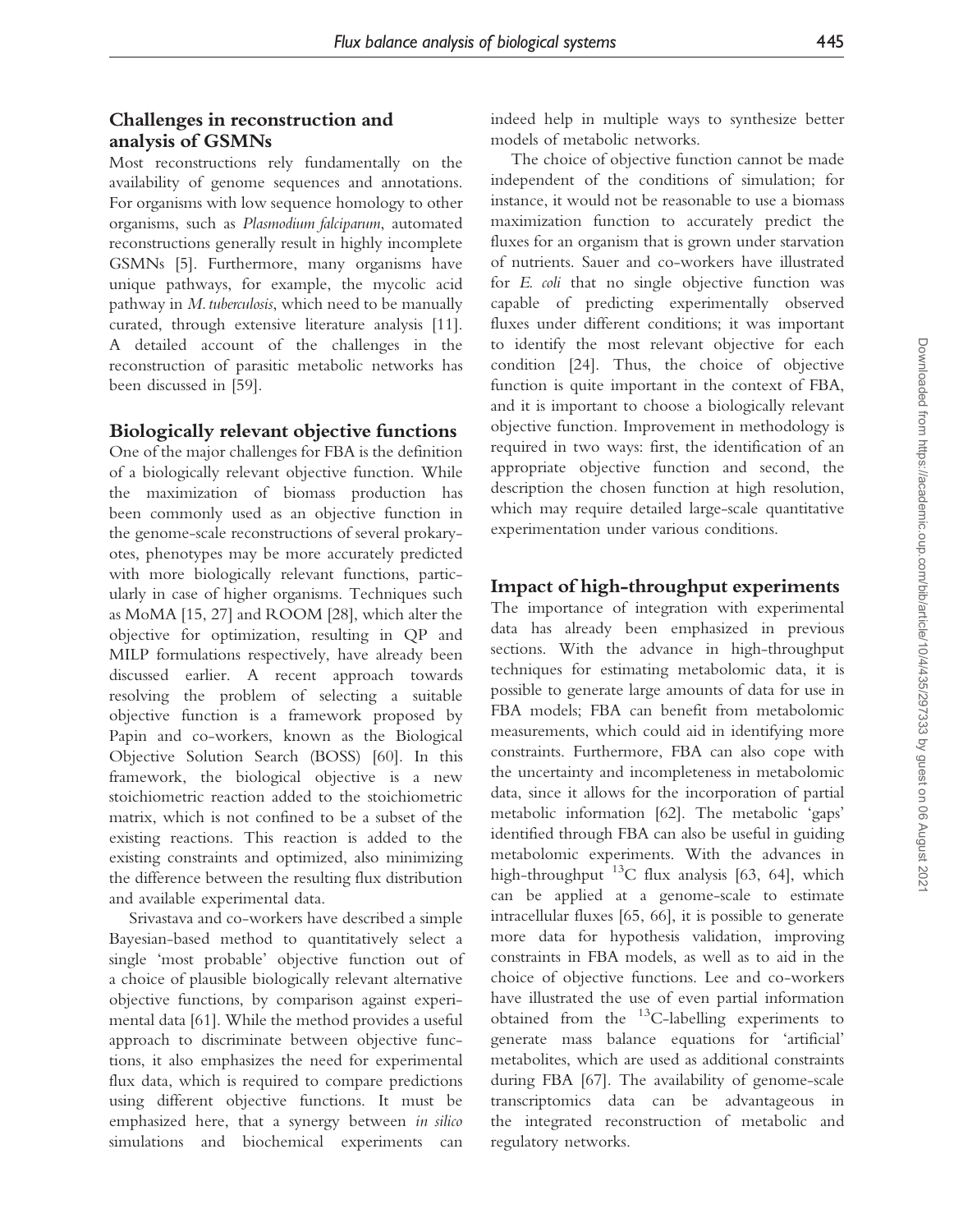## Integration of metabolic, regulatory and signal transduction networks

The complexity of biological function arises from the concerted interplay between metabolism, regulation and signal transduction. However, till recently, most models of biological networks have focussed only on one of these networks, rather than analysing the complexity in its entirety.

Papin and co-workers have proposed an FBA– based strategy, referred to as integrated dynamic FBA (idFBA), that dynamically simulates cellular phenotypes arising from integrated networks [68]. The idFBA framework requires an integrated stoichiometric reconstruction of signalling, metabolic, and regulatory processes. A major challenge for such an integration is the fact that the various processes operate on vastly different time-scales. idFBA attempts to address this issue by including slow reactions in a time-delayed fashion. Time is discretized into small steps; at each step, an FBA is performed. An incidence matrix  $\mathbf{I}_{R_s \times t_N}$  is computed, which keeps track of which of the  $R_s$  reactions are to be included at a particular time-step t of  $t_N$ , thereby accounting for the difference in time scales for the reactions. Based on the computed flux, the constraints and the incidence matrix (for the next time-step) are updated. The choice of objective function for such an integrated system is also important; idFBA utilizes BOSS [60] (described earlier) to identify objectives for the integrated system. The authors have shown the utility of idFBA for analysing a portion of the high-osmolarity glycerol response pathway in S. cerevisiae, generating time-course predictions comparable to an equivalent kinetic model. It appears that idFBA might serve to improve the accuracy and versatility of constraintbased analyses, at the same time avoiding the stringent requirements of kinetic parameters and detailed mechanisms, imposed by kinetic models.

Covert and co-workers have proposed another method to simultaneously model the metabolic, regulatory and signal transduction networks, by integrating FBA with regulatory Boolean logic and ordinary differential equations for describing signal transduction [69]. They have used this approach, called integrated FBA (iFBA), to create an integrated model of E. coli, which combines a flux-balancebased central carbon metabolic and transcriptional regulatory model [31] with an ODE-based detailed model [70] of carbohydrate uptake control. They have shown that the iFBA framework better captures

the dynamics of the system, compared to either rFBA or ODE modelling paradigms. This approach is an improvement over rFBA in that the kinetic description is much more detailed; a dynamic picture of the system is obtained, rather than just the final steady state that would be obtained using rFBA. Furthermore, certain enzymes, which would never be part of a strictly optimal growth scenario, are expressed and active since they are utilized for important functions such as signal transduction, though not for their metabolic contribution to growth. Phenotypes for certain knock-outs, such as galP and glk on glucose/glucose-6-phosphate, were also much better predicted by iFBA, due to its ability to account for the subtle effects of the dynamics of internal metabolites such as glucose-6-phosphate.

Such methods provide interesting extensions to the well-established FBA paradigm, giving a greater impetus towards accurate prediction of phenotypes from models of biological networks. More accurate predictions from biological networks can be obtained only by an integration of models of metabolism, regulation and signal transduction.

#### **CONCLUSIONS**

Although it may be very desirable to have genomescale mechanistic models of microbial systems, the lack of available metabolomic data and thermodynamic quantities has rendered the probability of achieving cell-scale kinetic models quite low [71]. Constraint-based models, particularly those using FBA, have filled in the void admirably, enabling analysis of several large systems, including entire GSMNs for prokaryotes [32, 55, 72–75], eukaryotes [10, 76, 77] and even the human [43, 44], with wide-ranging applications from metabolic engineering [8, 55, 56] to drug discovery [11]. The potential of FBA for addressing several biological problems is now well-established, as evident from the number of reports in literature (Table 2). The stage seems all set to realize the promise in obtaining biological insights of chosen sets of proteins, in a systematic manner.

However, several challenges remain in the construction and analysis of constraint-based models, particularly in terms of the accurate definition of the metabolic network, the various constraints, as well as the definition of biologically relevant objective functions. It is very likely that constraint-based models will continue to grow in popularity and a wide spectrum of objective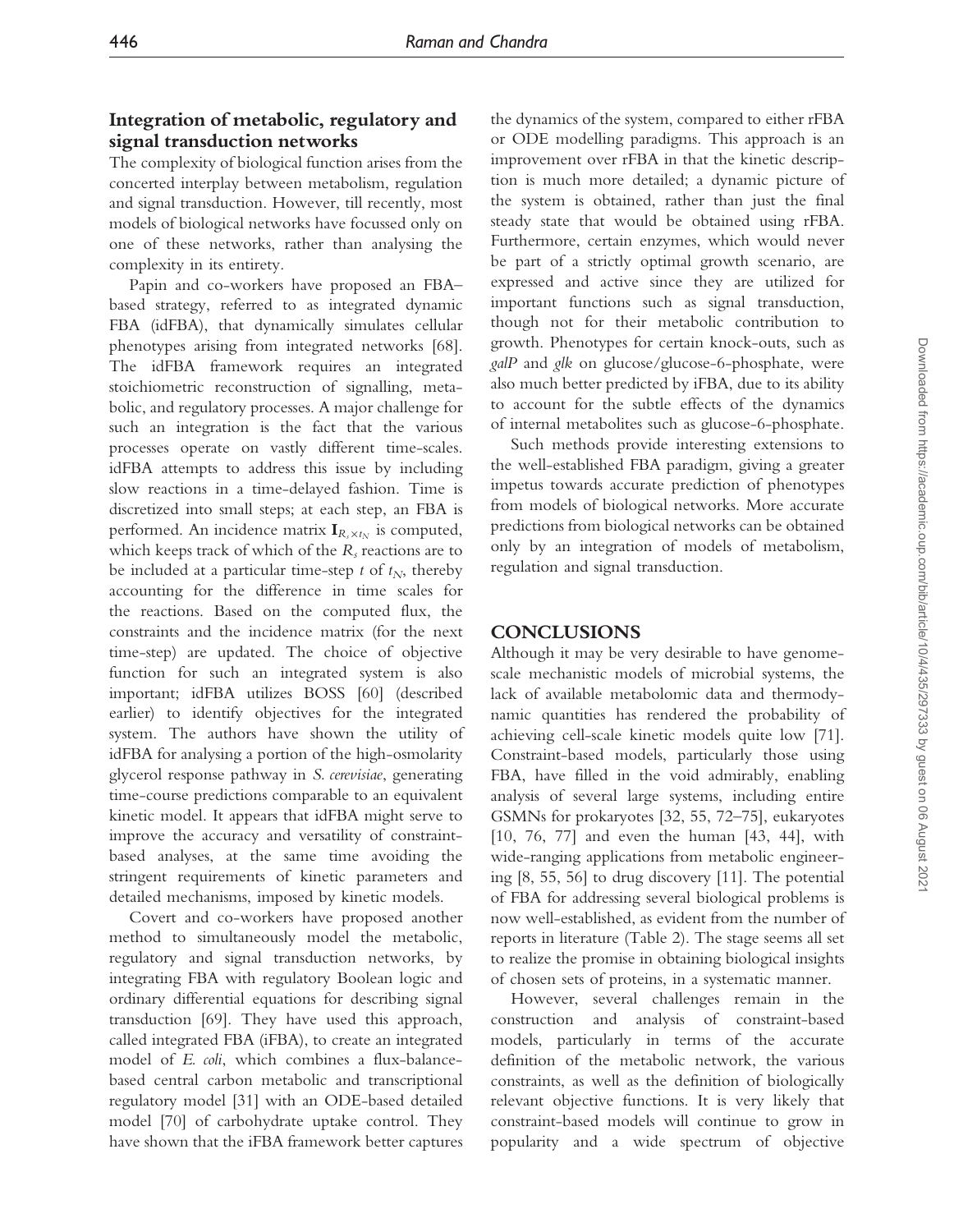functions for analysis, with increasing biological relevance, will be used to enable various types of predictions on the capabilities of metabolic networks. There have already been interesting advances in the area of FBA, with the integration of regulatory information as well as signalling networks into the metabolic models. The integration of various types of models—kinetic, constraint-based and topological—to draw conclusions at various levels is another exciting challenge ahead of modelling in systems biology, which holds the key to many of the varied applications of systems biology.

#### Key Points

- Flux balance analysis (FBA) is a powerful tool for the constraintbased analyses of (genome-scale) metabolic networks, to identify steady state flux distributions and metabolic capabilities of biochemical networks.
- The critical steps in FBA are the reconstruction of a metabolic network, followed by mass balance, imposition of constraints, choice of a suitable (biologically relevant) objective function and (linear) optimization.
- FBA is highly versatile and various recent extensions to FBA such as the rFBA, iFBA and idFBA, to account for the interdependence of metabolic networks on transcriptional regulatory networks and signal transduction networks, have empowered FBA to make better in silico predictions on the phenotypes of biological systems.
- FBA has a wide variety of applications in metabolic engineering, drug discovery, construction and analysis of genome-scale metabolic models, as well as in refining the existing knowledge on biochemical/metabolic networks.

#### References

- 1. Raman K, Rajagopalan P, Chandra N. Principles and practices of pathway modelling. Curr Bioinformatics 2006;1: 147–60.
- 2. Stelling J. Mathematical models in microbial systems biology. Curr Opin Microbiol 2004;7:513–8.
- 3. Reed JL, Famili I, Thiele I, et al. Towards multidimensional genome annotation. Nat Rev Genet 2006;7:130–41.
- 4. Price ND, Reed JL, Palsson BØ. Genome-scale models of microbial cells: evaluating the consequences of constraints. Nat Rev Microbiol 2004;2:886–97.
- 5. Feist AM, Herrgard MJ, Thiele I, et al. Reconstruction of biochemical networks in microorganisms. Nat Rev Microbiol 2009;7:129–43.
- Covert MW, Schilling CH, Famili I, et al. Metabolic modeling of microbial strains in silico. Trends Biochemical Sci 2001;26:179–86.
- 7. Burgard AP, Pharkya P, Maranas CD. Optknock: a bilevel programming framework for identifying gene knockout strategies for microbial strain optimization. Biotechnol Bioeng 2003;84:647–57.
- 8. Alper H, Jin Y-S, Moxley JF, et al. Identifying gene targets for the metabolic engineering of lycopene biosynthesis in Escherichia coli. Metab Eng 2005;7:155–64.
- 9. Koffas MA, Jung GY, Stephanopoulos G. Engineering metabolism and product formation in Corynebacterium glutamicum by coordinated gene overexpression. Metab Eng 2003;5:32–41.
- 10. Duarte NC, Herrgard MJ, Palsson BØ. Reconstruction and validation of Saccharomyces cerevisiae iND750, a fully compartmentalized genome-scale metabolic model. Genome Res 2004;14:1298–309.
- 11. Raman K, Rajagopalan P, Chandra N. Flux balance analysis of mycolic acid pathway: targets for anti-tubercular drugs. PLoS Comput Biol 2005;1:e46.
- 12. Covert MW, Reed JL, Knight EM, et al. Integrating highthroughput and computational data elucidates bacterial networks. Nature 2004;429:92–6.
- 13. Kauffman KJ, Prakash P, Edwards JS. Advances in flux balance analysis. Curr Opin Biotechnol 2003;14:491–6.
- 14. Bonarius HPJ, Schmid G, Tramper J. Flux analysis of underdetermined metabolic networks: the quest for the missing constraints. Trends Biotechnol 1997;15:308–14.
- 15. Segre D, Vitkup D, Church GM. Analysis of optimality in natural and perturbed metabolic networks. Proc Natl Acad Sci USA 2002;99:15112–7.
- 16. Palsson BØ. Systems Biology-Properties of Reconstructed Networks. New York: Cambridge University Press, 2006.
- 17. Edwards JS, Ibarra RU, Palsson BØ. In silico predictions of Escherichia coli metabolic capabilities are consistent with experimental data. Nat Biotechnol 2001;19:125–30.
- 18. Deutscher D, Meilijson I, Kupiec M, et al. Multiple knockout analysis of genetic robustness in the yeast metabolic network. Nat Genet 2006;38:993–8.
- 19. Ibarra RU, Edwards JS, Palsson BO. Escherichia coli K-12 undergoes adaptive evolution to achieve in silico predicted optimal growth. Nature 2002;420:186–9.
- 20. Burgard AP, Maranas CD. Optimization-based framework for inferring and testing hypothesized metabolic objective functions. Biotechnol Bioeng 2003;82:670–7.
- 21. Ramakrishna R, Edwards JS, McCulloch A, et al. Flux-balance analysis of mitochondrial energy metabolism: consequences of systemic stoichiometric constraints. Am J Physiol Regul Integr Comp Physiol 2001;280: R695–704.
- 22. Vo TD, Greenberg HJ, Palsson BO. Reconstruction and functional characterization of the human mitochondrial metabolic network based on proteomic and biochemical data. J Biol Chem 2004;279:39532–40.
- 23. Edwards JS, Palsson BO. Robustness analysis of the Escherichia coli metabolic network. Biotechnol Prog 2000; 16:927–39.
- 24. Schuetz R, Kuepfer L, Sauer U. Systematic evaluation of objective functions for predicting intracellular fluxes in Escherichia coli. Mol Syst Biol 2007;3:119.
- 25. Becker SA, Feist AM, Mo ML, etal. Quantitative prediction of cellular metabolism with constraint-based models: the COBRA Toolbox. Nat Protocols 2007;2:727–38.
- 26. Papin JA, Price ND, Edwards JS, et al. The genome-scale metabolic extreme Pathway structure in Haemophilus influenzae shows significant network redundancy. J Theor Biol 2002;215:67–82.
- 27. Segre D, Zucker J, Katz J, et al. From annotated genomes to metabolic flux models and kinetic parameter fitting. OMICS 2003;7:301–16.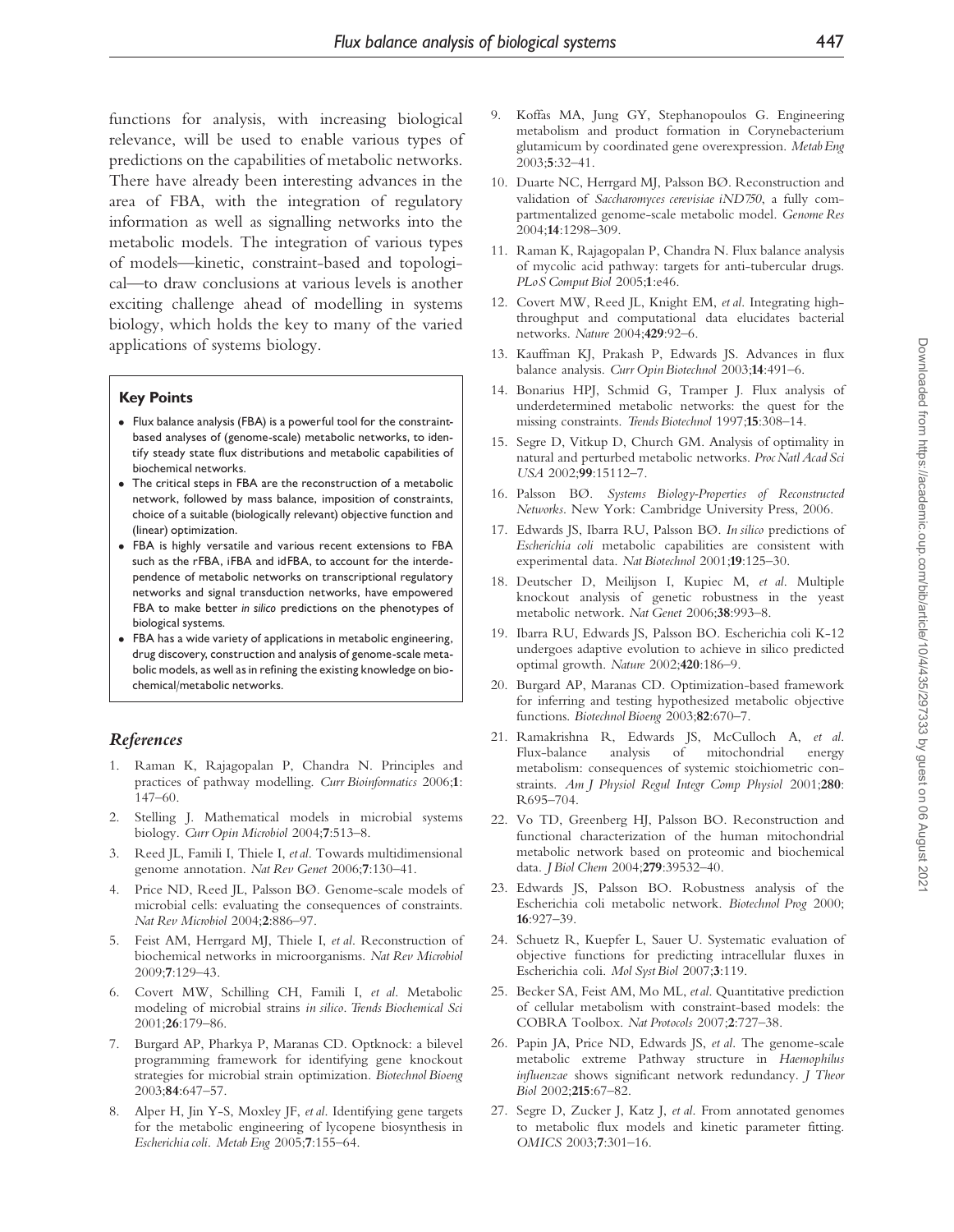- 28. Shlomi T, Berkman O, Ruppin E. Regulatory on/off minimization of metabolic flux changes after genetic perturbations. Proc Natl Acad Sci USA 2005;102:7695–700.
- 29. Papp B, Pal C, Hurst LD. Metabolic network analysis of the causes and evolution of enzyme dispensability in yeast. Nature 2004;429:661–4.
- 30. Harrison R, Papp B, Pal C, et al. Plasticity of genetic interactions in metabolic networks of yeast. Proc Natl Acad Sci USA 2007;104:2307–12.
- 31. Covert MW, Palsson BO. Transcriptional regulation in constraints-based metabolic models of Escherichia coli. J Biol Chem 2002;277:28058–64.
- 32. Beste DJV, Hooper T, Stewart G, et al. GSMN-TB: a webbased genome-scale network model of Mycobacterium tuberculosis metabolism. Genome Biol 2007;8:R89.
- 33. Covert MW, Schilling CH, Palsson BØ. Regulation of gene expression in flux balance models of metabolism. J Theor Biol 2001;213:73–88.
- 34. Herrgard MJ, Lee BS, Portnoy V, etal. Integrated analysis of regulatory and metabolic networks reveals novel regulatory mechanisms in Saccharomyces cerevisiae. Genome Res 2006; 16:627–35.
- 35. Covert MW, Palsson BØ. Constraints-based models: regulation of gene expression reduces the steady-state solution space. J Theor Biol 2003;221:309–25.
- 36. Shlomi T, Eisenberg Y, Sharan R, et al. A genome-scale computational study of the interplay between transcriptional regulation and metabolism. Mol Syst Biol 2007;3:101.
- 37. Beard DA, Liang SD, Qian H. Energy balance for analysis of complex metabolic networks. Biophys J 2002;83: 79–86.
- 38. Edwards JS, Palsson BØ. The Escherichia coli MG1655 in silico metabolic genotype: its definition, characteristics, and capabilities. Proc Natl Acad Sci USA 2000;97:5528–33.
- 39. Hoppe A, Hoffmann S, Holzhutter HG. Including metabolite concentrations into flux balance analysis: thermodynamic realizability as a constraint on flux distributions in metabolic networks. BMC Syst Biol 2007;1:23.
- 40. Reed JL, Vo TD, Schilling CH, et al. An expanded genome-scale model of Escherichia coli K-12 (iJR904 GSM/GPR). Genome Biol 2003;4:R54.
- 41. Pharkya P, Burgard AP, Maranas CD. Exploring the overproduction of amino acids using the bilevel optimization framework OptKnock. Biotechnol Bioeng 2003;84:887–99.
- 42. Nagrath D, Avila-Elchiver M, Berthiaume F, et al. Integrated energy and flux balance based multiobjective framework for large-scale metabolic networks. Ann Biomed Eng 2007;35:863–85.
- 43. Duarte NC, Becker SA, Jamshidi N, et al. Global reconstruction of the human metabolic network based on genomic and bibliomic data. Proc Natl Acad Sci USA 2007; 104:1777–82.
- 44. Ma H-W, Sorokin A, Mazein A, et al. The Edinburgh human metabolic network reconstruction and its functional analysis. Mol Syst Biol 2007;3:135.
- 45. Förster J, Famili I, Palsson BO, et al. Large-scale evaluation of in silico gene deletions in Saccharomyces cerevisiae. OMICS 2003;7:193–202.
- 46. Jamshidi N, Palsson BØ. Investigating the metabolic capabilities of Mycobacterium tuberculosis H37Rv using the in silico strain *iNJ661* and proposing alternative drug targets. BMC Syst Biol 2007;1:26.
- 47. Schuster S, Dandekar T, Fell DA. Detection of elementary flux modes in biochemical networks: a promising tool for pathway analysis and metabolic engineering. Trends Biotechnol 1999;17:53–60.
- 48. Schilling CH, Letscher D, Palsson BO. Theory for the systemic definition of metabolic pathways and their use in interpreting metabolic function from a pathway-oriented perspective. J Theor Biol 2000;203:229–48.
- 49. Papin JA, Stelling J, Price ND, et al. Comparison of network-based pathway analysis methods. Trends Biotechnol 2004;22:400–5.
- 50. Burgard AP, Nikolaev EV, Schilling CH, et al. Flux coupling analysis of genome-scale metabolic network reconstructions. Genome Res 2004;14:301–12.
- 51. Joyce AR, Palsson BO. Predicting gene essentiality using genome-scale in silico models. Methods Mol Biol 2008;416: 433–57.
- 52. Raman K, Kalidas Y, Chandra N. targetTB: a target identification pipeline for Mycobacterium tuberculosis through an interactome, reactome and genome-scale structural analysis. BMC Syst Biol 2008;2:109.
- 53. Raman K, Rajagopalan P, Chandra N. Hallmarks of mycolic acid biosynthesis: a comparative genomics study. Proteins 2007;69:358–68.
- 54. Gratraud P, Surolia N, Besra GS, et al. Antimycobacterial activity and mechanism of action of NAS-91. Antimicrob Agents Chemother 2008;52:1162–6.
- 55. Puchalka J, Oberhardt MA, Godinho M, et al. Genomescale reconstruction and analysis of the Pseudomonas putida KT2440 metabolic network facilitates applications in biotechnology. PLoS Comput Biol 2008;4:e1000210.
- 56. Koffas M, Stephanopoulos G. Strain improvement by metabolic engineering: lysine production as a case study for systems biology. Curr Opin Biotechnol 2005;16:361–6.
- 57. Reed JL, Patel TR, Chen KH, et al. Systems approach to refining genome annotation. Proc Natl Acad Sci USA 2006; 103:17480–4.
- 58. Oberhardt MA, Puchalka J, Fryer KE, et al. Genomescale metabolic network analysis of the opportunistic pathogen Pseudomonas aeruginosa PAO1. J Bacteriol 2008; 190:2790–803.
- 59. Pinney JW, Papp B, Hyland C, et al. Metabolic reconstruction and analysis for parasite genomes. Trends Parasitol 2007; 23:548–54.
- 60. Gianchandani EP, Oberhardt MA, Burgard AP, et al. Predicting biological system objectives de novo from internal state measurements. BMC Bioinformatics 2008;9:43.
- 61. Knorr AL, Jain R, Srivastava R. Bayesian-based selection of metabolic objective functions. Bioinformatics 2007;23: 351–7.
- 62. Lee JM, Gianchandani EP, Papin JA. Flux balance analysis in the era of metabolomics. Brief Bioinform 2006;7: 140–50.
- 63. Sauer U. High-throughput phenomics: experimental methods for mapping fluxomes. Curr Opin Biotechnol 2004; 15:58–63.